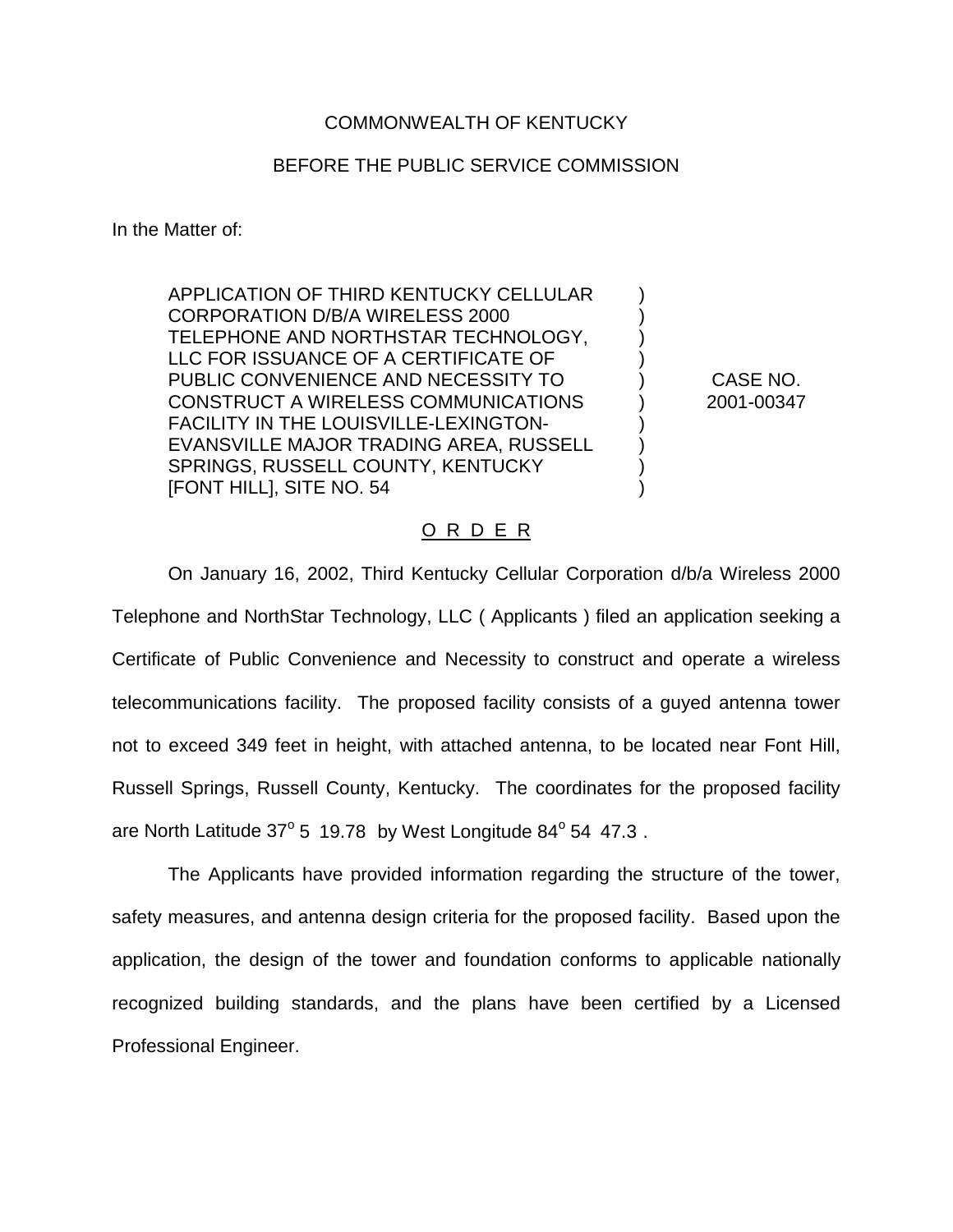Pursuant to 807 KAR 5:063, the Applicants have notified the Russell County Judge/Executive. To date, no comments have been filed by the County Judge/Executive. The Applicants have filed applications with the Federal Aviation Administration ( FAA ) and the Kentucky Airport Zoning Commission ( KAZC ) seeking approval for the construction and operation of the proposed facility. Both decisions are pending.

The Applicants have filed evidence of the appropriate notices provided pursuant to 807 KAR 5:063. The notices solicited any comments and informed the recipients of their right to request intervention. To date, no public comments have been filed with the Commission.

The Commission, having considered the evidence of record and being otherwise sufficiently advised, finds that the Applicants have demonstrated that a facility is necessary to provide adequate utility service and therefore a Certificate of Public Convenience and Necessity to construct the proposed facility should be granted.

Pursuant to KRS 278.280, the Commission is required to determine proper practices to be observed when it finds, upon complaint or on its own motion, that the facilities of any utility subject to its jurisdiction are unreasonable, unsafe, improper, or insufficient. To assist the Commission in its efforts to comply with this mandate, the Applicants should notify the Commission if they do not use this antenna tower to provide service in the manner set out in their application and this Order. Upon receipt of such notice, the Commission may, on its own motion, institute proceedings to consider the proper practices, including removal of the unused antenna tower, which should be observed by the Applicants.